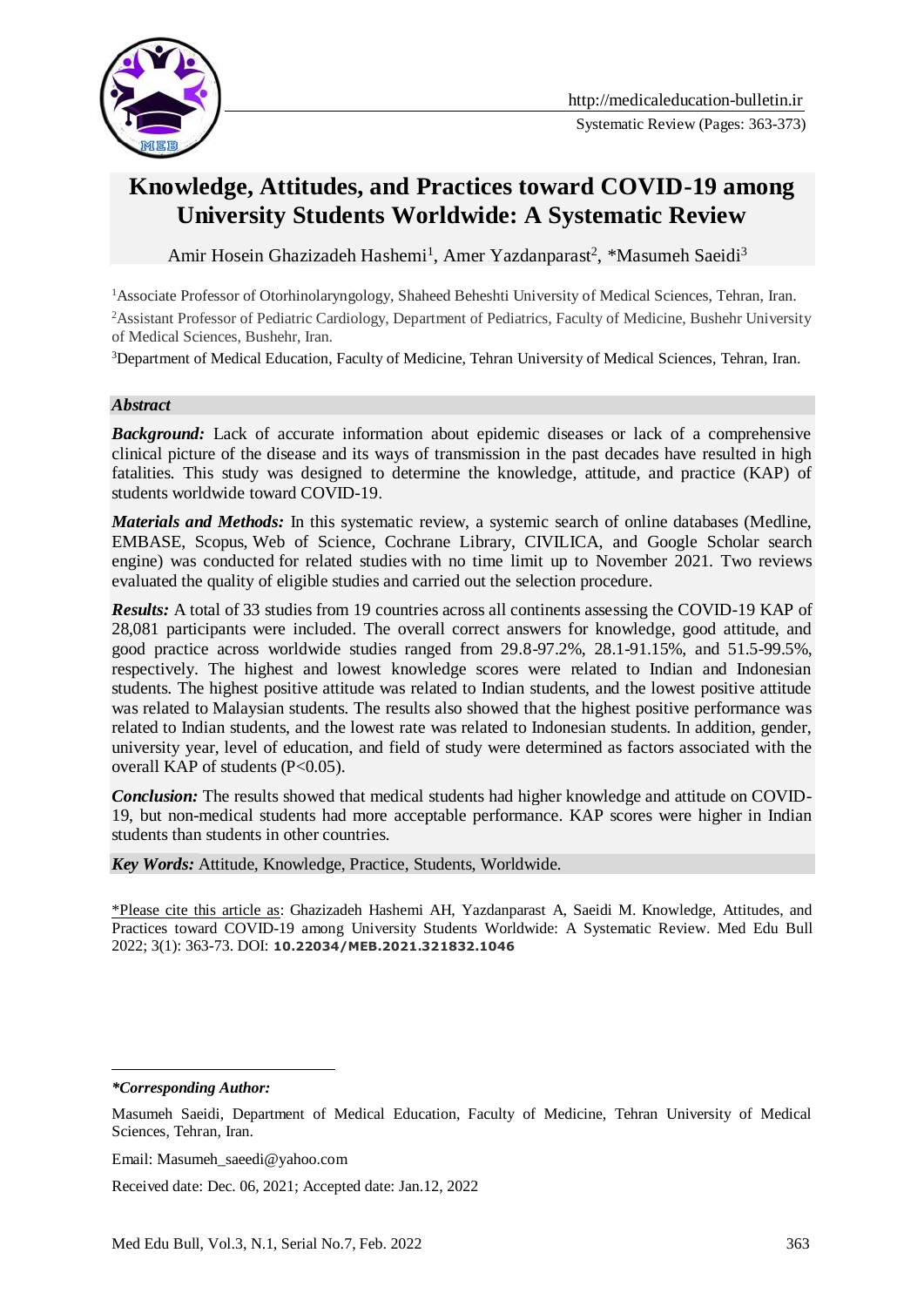## **1- INTRODUCTION**

 From mid-December 2019, a new type of coronavirus was identified in Wuhan, China. This type of coronavirus has not been seen in humans before. The virus spread around the world due to its high rate of transmission and spread, so that on March 11, 2020, it was announced as a pandemic by the Secretary-General of the World Health Organization (1-3). Lack of accurate information about epidemic diseases or lack of a proper clinical picture of the disease and its ways of transmission in the past decades have resulted in high fatalities (4). These events show how a new disease can spread with incredible speed and also the necessity of epidemiological studies and scientific research. Public awareness of infectious diseases plays an important role in controlling these diseases. Lack of proper and sufficient knowledge of infectious diseases, especially emerging and new diseases leads to poor diagnosis, discontinuation of treatment, discrimination and stigma associated with the disease (5).

Epidemiological studies show that the transmission of COVID-19 is very high compared to other infectious diseases (6). The most important solution to control pandemics is to increase the awareness and attitude of people towards infectious diseases because, in addition to determining the effect of previous awareness activities, it provides valuable information for new interventions (7). Experts believe that attitudes and beliefs can form behaviors over time as the level of knowledge, attitude, and practice (KAP) of individuals are three influential factors. So, in studies, all these three options are assessed. The WHO places special emphasis on preventing the spread of the disease; in other words, cutting the transmission chain. This is only possible by increasing the knowledge, attitude, and positive practice of people about

coronavirus. On the other hand, students are an influential group in society and can play a positive role in educating the general public and preventing stress in different sections of society against COVID-19. Therefore, examining their KAP level toward COVID-19 can help the community health policy-makers develop strategies to prevent and combat this contagious disease. This study was designed to determine the knowledge, attitude, and practice (KAP) of students worldwide toward COVID-19.

## **2- MATERIALS AND METHODS**

 The Preferred Reporting Items for Systematic review and Meta-Analysis (PRISMA) checklist was used as the template for this review (8).

## **2-1. Eligibility criteria**

**2-1-1. Participants:** University students worldwide.

**2-1-2. Included studies:** The review included studies that reported any form of quantitative assessment, measurement, and evaluation of KAP regarding COVID-19 in the general population in any country or region of the world. The inclusion criteria were the focus on knowledge and/or attitude and/or practice towards COVID-19, being published up to November 2021, written in English or Persian, and published articles that had full-text available.

**2-1-3. Exclusion criteria**: The exclusion criteria were abstracts not linked to the full article, articles written not in English or Persian, reviews or meta-analyses, letters to the editor, editorials, short reports, case reports, pilot, preliminary, and briefs.

#### **2-2. Information sources**

A systemic search of electronic databases Medline (via PubMed), EMBASE, Scopus, Web of Science, Cochrane Library, CIVILICA, and Google Scholar search engine was conducted. The search was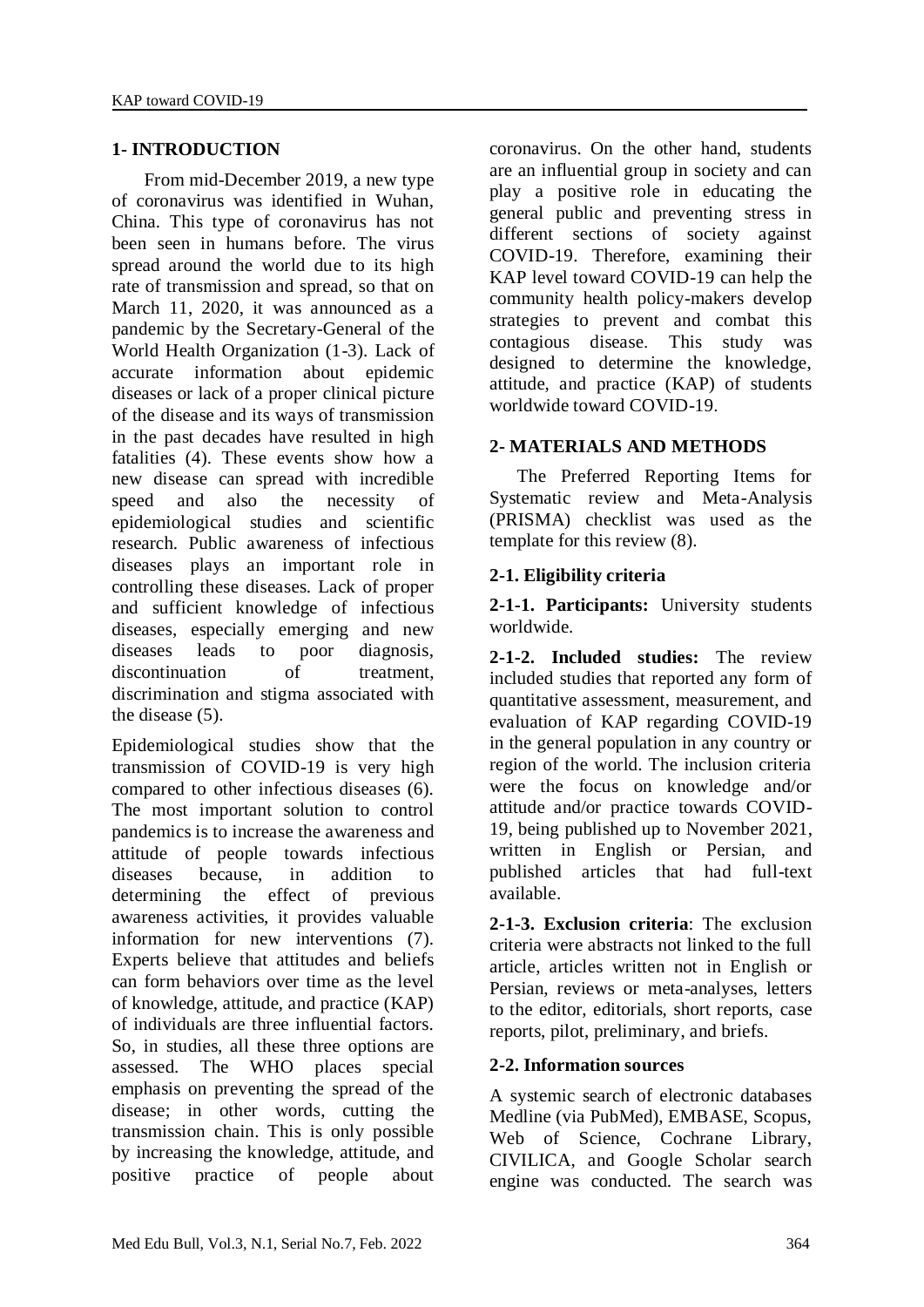done independently and in duplication by two reviewers, and any disagreement between the reviews was dissolved by the supervisor.

## **2-3. Search**

Search words were a combination of (COVID-19 OR SARS-CoV-2) AND (KAP OR Knowledge OR Attitude OR Practice) AND (Students OR University Students).

## **2-4. Study selection**

Database search was done for possible studies, study abstracts were screened for eligible studies, full-text articles were obtained and assessed, and a final list of included studies was made. This process was done independently and in duplication by two reviewers and any disagreement was resolved by the third reviewer. References were organized and managed using EndNote software (version X8).

## **2-5. Data collection process**

A researcher form was developed and followed for each study. Two reviewers collected the data independently. The collected data were combined and compared for accuracy, and any discrepancies were solved by a third reviewer.

## **2-6. Risk of bias in individual studies**

Risk of bias assessment was done following the standard tool of Hoy et al. (9). It is a valuable tool to evaluate the quality of observational studies. The checklist, consisting of ten items plus a summary assessment, addresses two dimensions, i.e., external validity by means items  $1 - 4$  (domains: selection and nonresponse bias), and internal validity by means items 5– 10 (domains: measurement bias and item bias related to the analysis). The assessment was done by two reviewers independently and in duplication, and any discrepancies were resolved by the third reviewer.

## **3- RESULTS**

 Finally, 33 studies from 19 countries or territories, including 28,081 participants' KAP towards COVID-19, were selected. The main characteristics of the selected studies are summarized in following:

## **1. Iran**

**1.** A descriptive-analytical web-based study was conducted on 463 students of Mashhad University of Medical Sciences aimed to assess their knowledge about COVID-19. The results showed that the mean score of students' knowledge in epidemiology was 87.15+ 56.31, clinical questions 53.06+20.12, prevention and transmission  $58.91 \pm 22.20$ , virology and basic information was 55.40+ 24.74, and in total  $63.44 \pm 12.09$  out of 100. Women's<br>knowledge about prevention and knowledge about prevention and transmission of COVID-19 was significantly better than men's ( $p \le 0.05$ ) (10).

**2.** The results of a cross-sectional study on 241 medical students in Jahrom examining their knowledge, attitude, and practice about COVID-19 showed that the mean score of knowledge, attitude, and practice of students about coronavirus was above average; 73.84, 79.62, and 77.09 (out of 100 points), respectively. There was a significant relationship between the field of study, marital status, academic year, and the number of family members and students' performance (11).

**3.** The results of a cross-sectional descriptive study on 111 dental students in Yazd assessing their knowledge, attitude, and understanding about COVID-19 showed that the mean knowledge and attitude of students were 33.4+ 55.19 and 6.1+ 23.61 (moderate status). There was no statistically significant difference between knowledge, attitude, and gender variables and semester (12).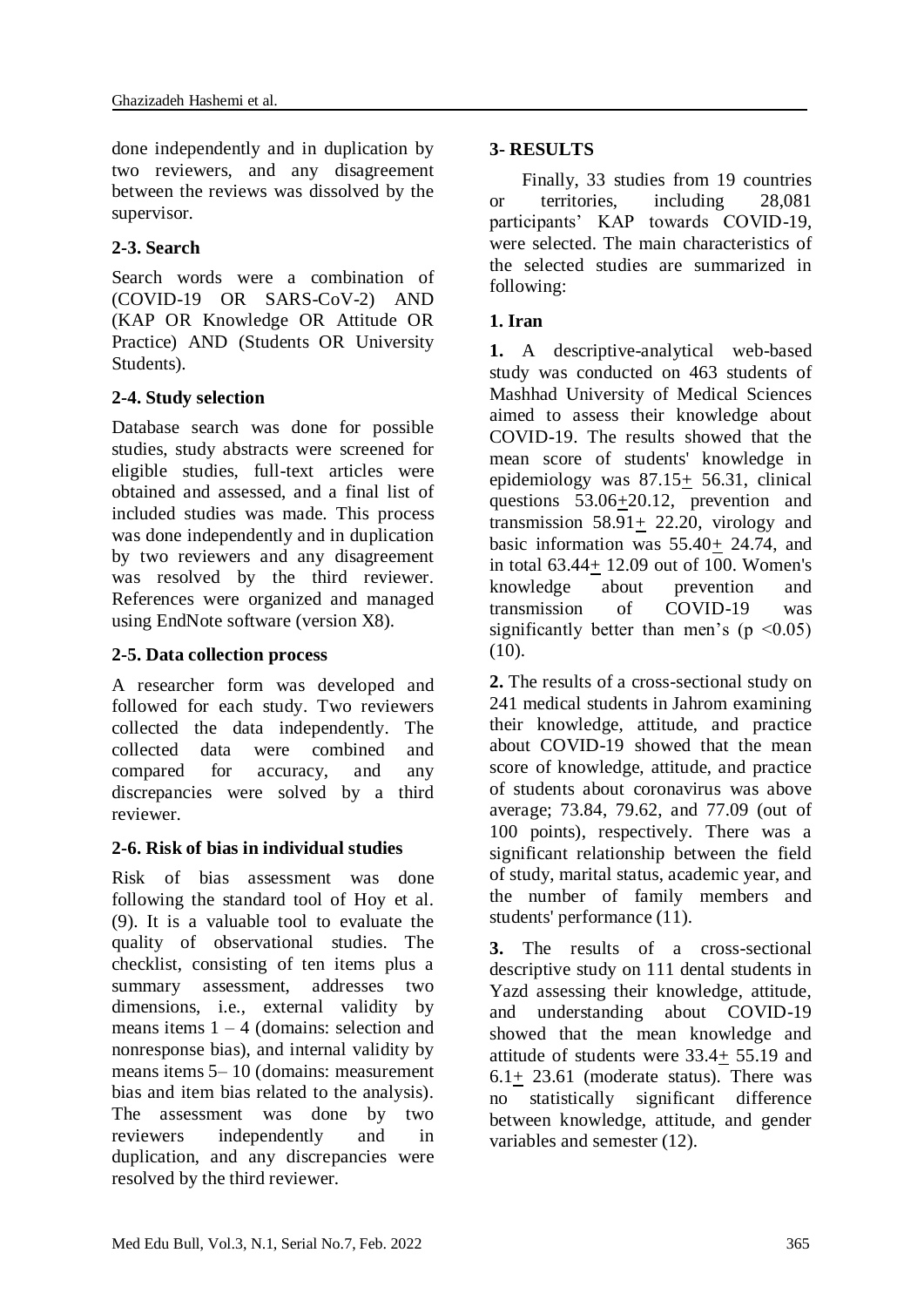**4.** In a study on 381 medical students in Ardabil aimed to determine the attitude and knowledge of medical students about COVID-19, results showed that the mean and standard deviation for students' attitudes toward COVID-19 were  $58.75\pm$ 5.56, and their knowledge was  $41.61 \pm$ 6.27. There was also a significant relationship between students' knowledge scores and age ( $p \le 0.001$ ). Based on the results, students had an acceptable knowledge and attitude towards the disease. In this study, 112 students (29.4%) were studying medicine, 129 (33.9%) were studying nursing, and 115 (30.2%) were studying in paramedical fields (13).

# **2. Bangladesh**

**1.** In a study on 952 public university students in Bangladesh aimed to evaluate their health behavior toward COVID-19, results showed that students had an exemplary COVID-19 knowledge (moderate: 42.12%) and positive attitudes (moderate: 51.05%), and preventive practices (moderate: 54.73%) toward COVID-19. Gender, university year, and major were associating factors with their overall KAP (14).

# **3. Bulgaria**

**1.** A descriptive cross-sectional study on 169 Bulgarian preclinical dental students aimed to investigate their knowledge and attitude towards COVID-19 precautions showed that dental students demonstrated satisfactory levels of knowledge on basic precautions in the context of dental work. However, their knowledge required further improvement (15).

## **4. China**

**1.** A cross-sectional survey in China on 872 students from ten universities in Shaanxi Province aimed to investigate the knowledge, attitude, and practice associated with COVID-19 among university students showed that the knowledge, attitude, and practice were 82.34%, 73.81%, and 87.94%, respectively. It means most university students possessed the necessary knowledge, positive attitude, and proactive practice towards COVID-19, but their KAP scores significantly varied by gender, major, and school type (16).

## **5. Egypt**

**1.** A study on 439 undergraduate medical students in Egypt aimed to assess their knowledge, attitude, and preventive practices regarding COVID-19 showed that students had an acceptable level of knowledge (74.3%), positive attitude  $(64.2\%)$ , and good practices  $(76.8\%)$  of preventive measures regarding the disease (17).

#### **3-6. Japan**

**1.** A study on 362 students in Japan aimed to evaluate their KAP toward COVID-19 showed that the overall KAP of university students was high. It means that university students in Japan lean toward safety and health preservation during the COVID-19 crisis. Gender, study subjects, education level, nationality, residence, private selfconsciousness, and extroversion have all been associated with knowledge and attitudes toward COVID-19 (18).

## **7. Jordan**

**1.** A cross-sectional study was conducted on 2,083 undergraduate and postgraduate students at different Jordanian universities to assess their knowledge about COVID-19 and determine their information source. The results showed that the average knowledge score of students was 80.1%, indicating that most students have sufficient knowledge about this pandemic (19).

**2.** In a study on 592 medical and nonmedical university students in Jordan to assess their knowledge, practice, and attitude, results revealed good knowledge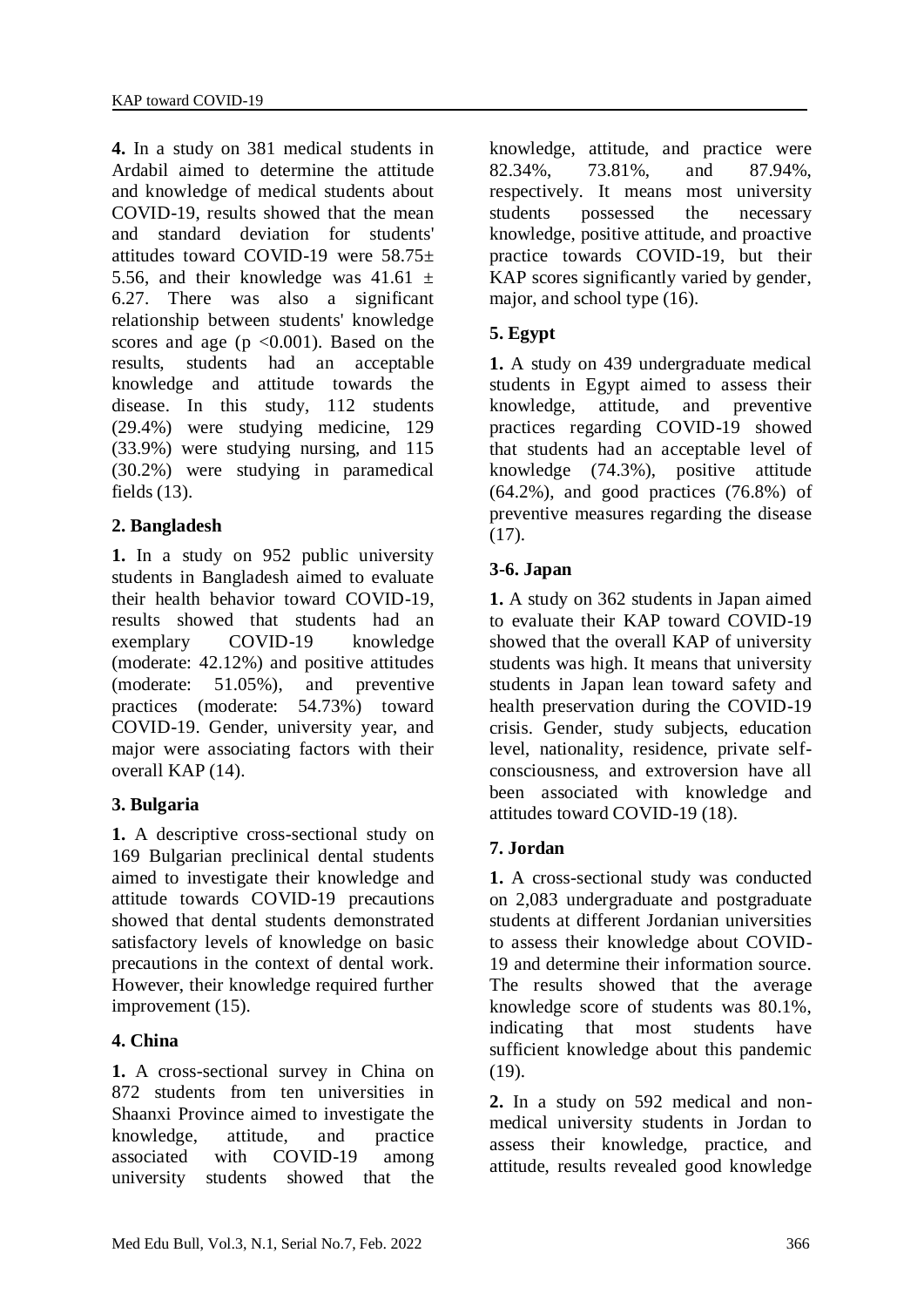(mean  $\pm$  standard deviation = 0.81  $\pm$  0.15). practice (mean  $\pm$  standard deviation = 0.78  $\pm$  0.2), and attitude (mean  $\pm$  standard deviation =  $0.82 \pm 0.07$  among the study population towards COVID-19 (20).

#### **8. India**

**1.** In a cross-sectional study on 529 university students in India aimed to evaluate the knowledge, attitudes, practices, and the essential behavioral determinants of clinical outcomes, results showed that 70% of students had good knowledge of COVID-19 symptoms, mode of transmission, and preventive measures, and 66% were familiar with treatment approaches. Most students showed a willingness to follow social distancing and lockdown guidelines. More than onefourth of the students believed that they were at risk of getting infected with COVID-19 (21).

**2.** In a cross-sectional study on 213 nursing student nurses in India, results showed that 56.8% of students had adequate knowledge regarding the present COVID-19 pandemic and 41.8% had moderate knowledge (22).

**3.** In a study on 354 medical students, results showed that the majority of the participants had good knowledge (97.2%), a positive attitude (more than 80%), and sufficient practice (23) toward COVID-19.

**4.** A cross-sectional study among 231 university students evaluating their knowledge, attitudes, practices, and essential behavioral determinants of clinical outcomes showed that the average knowledge score was  $9.97$  ( $\pm 2.27$ ; range, 0–15), suggesting an overall average level (66% or  $[9.97/15] \times 100$ ) of COVID-19 knowledge. Most students showed a willingness to follow social distancing and lockdown guidelines. However, only 27% perceived the risk of infection (24).

**5.** A cross-sectional study on 1,252 students from 22 states in India aimed to

assess the KAP of higher education students towards COVID-19 showed that 65.5% of students possessed a high level of knowledge about the disease, 71.0% had a positive attitude towards COVID-19, and 66.7% exhibited desirable practices to COVID-19 (25).

**6.** In a cross-sectional study on 287 Indian dental students and professionals, aimed to assess their knowledge, attitude, and practice toward COVID-19, results showed that the knowledge of both dental students and professionals were satisfactory and that the attitude and practice were in accordance with good clinical practice (26).

**7.** A cross-sectional web-based study was conducted on 1,220 Indian nursing students to compare the knowledge, attitude, and practice of the students of Odisha and West Bengal toward COVID 19. Results showed that 64.8% of students had good knowledge, 91.15% had a positive attitude, and 99.5% had good practice toward COVID-19 (27).

## **9. Indonesia**

**1.** In a study on 1,427 students from 24 provinces in Indonesia aimed to explore their knowledge, attitude, and practice to COVID-19, results showed that the students had a basic knowledge about COVID-19 and a proper attitude, but they were not consistent on practice in a particular measure (28).

**2.** In a study on 4,870 undergraduate medical students aimed to assess their knowledge, attitude, and practice toward COVID-19, results showed that 64.9% and 51.5% of students had a positive attitude and practice toward COVID-19 while only 29.8% had adequate knowledge (29).

# **10. Italy**

**1.** A study on 575 nursing students of the University of Palermo in Italy aimed to evaluate their knowledge, attitude, and practices toward COVID-19, showed that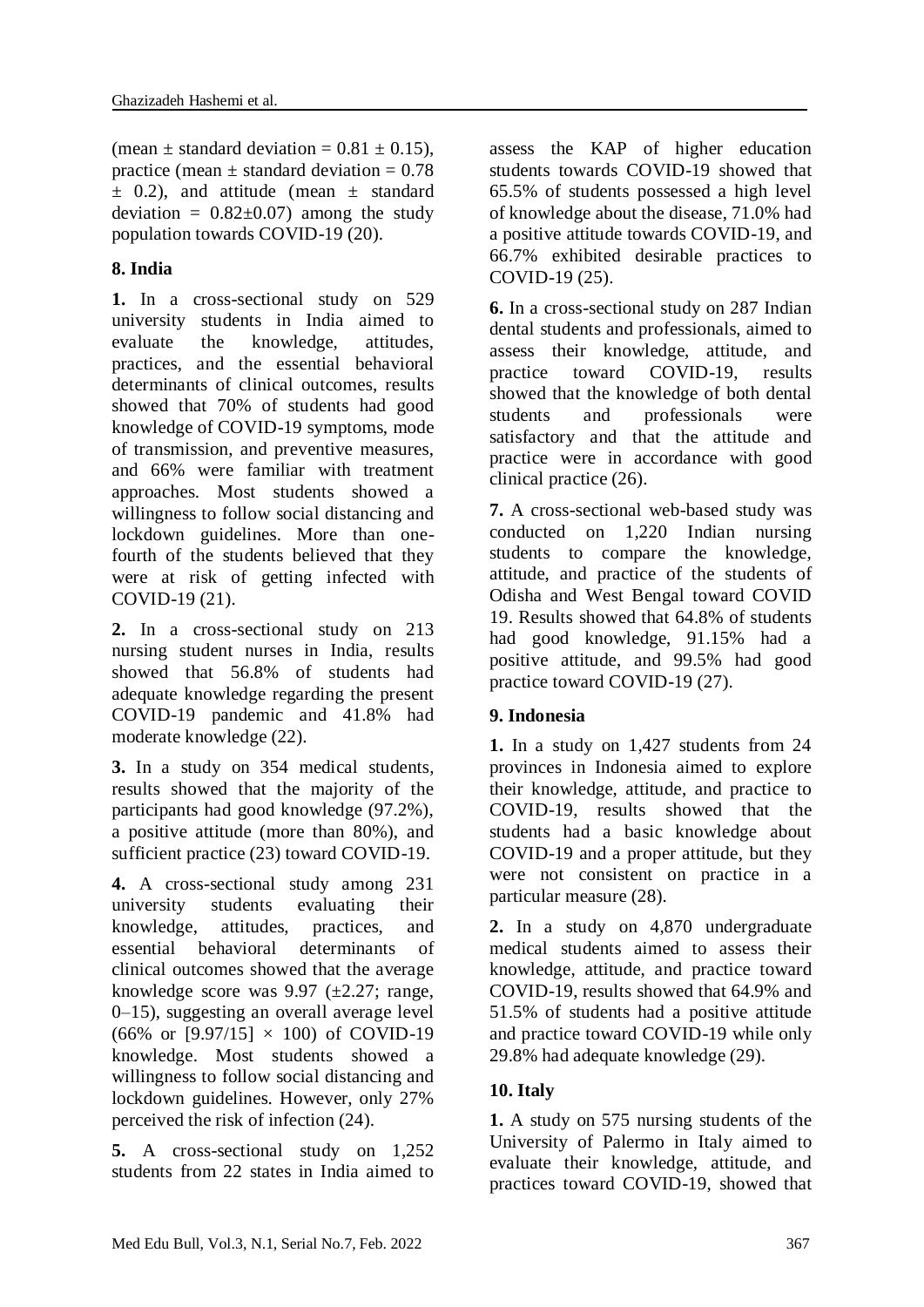94.6% of students had good knowledge, 21 (90.6%) had a positive attitude, and 88.9% of students reported good practice (30).

## **11. Saudi Arabia**

**1.** In a cross-sectional study on 3,030 university undergraduates in Saudi Arabia during the COVID-19 pandemic aimed to investigate the knowledge, attitude, and practices toward COVID-19, results showed that 85.8% of students had good knowledge. Regarding attitude toward COVID19, participants were approximately divided between the positive and negative attitudes. Regarding practice, the mean score was  $3.52$  (SD = 0.96), with 44.6% and 55.4% compromising inactive and proactive approaches, respectively. It means that most of the students were well-informed and had positive attitudes and proactive practices toward COVID-19 (31).

**2.** In a study on 124 nursing students in Saudi Arabia aimed to assess KAP towards COVID-19, results showed that the average knowledge score for participants was 10.8 (ranged: 0-15), suggesting that Saudi nursing students have an acceptable level of knowledge and a positive outlook towards COVID-19 (32).

**3.** A cross-sectional study on 232 pharmacy students of Unaizah College of Pharmacy, Qassim University, Saudi Arabia, aimed to evaluate their knowledge, attitude, and practice toward the pandemic showed that pharmacy students had good knowledge (82%) as well as positive attitudes and good practices towards COVID-19 and the preventive measures (33).

# **12. Malaysia**

**1.** In a cross-sectional study on 524 university students in Malaysia aimed to assess their knowledge, attitude, and practice regarding COVID-19, results showed that that majority of respondents had an unsatisfactory level of knowledge

(43.7%), and attitude (28.1%) regarding COVID-19 but displayed a positive behavior (51.9%) (34).

# **13. Nigeria**

**1.** In a study on 300 nursing students in southwest Nigeria aimed to assess their perception of clinical practices amidst the coronavirus pandemic, results showed that the majority (71%) had good knowledge of coronavirus, and 57.7% had a positive perception about presenting in the clinical setting (35).

**2.** In a descriptive cross-sectional study on 552 medical students at the Enugu State University College of Medicine, Enugu State, in Nigeria, results showed that 65.4% of the students had good knowledge of COVID-19, 48.6% of them had a good attitude, and 77.6% had good practice towards the disease (36).

## **14. Pakistan**

**1.** In an online cross-sectional study on 353 university students in Pakistan aimed to examine their knowledge, attitudes, and practices, results showed that 68% of students had good knowledge about COVID-19. Assessing the respondents' attitudes, 53.5% stated that they were satisfied with the facilities provided by the government of Pakistan. The students' mean practice score was  $5.08 \pm 1.312$ (range 1–6), meaning the students have better practices against the pandemic (37).

# **15. Philippines**

**1.** In a cross-sectional study on 314 nursing students in Manila, Philippines aimed to investigate their knowledge, attitude, and practice towards COVID-19, results showed that the students had a mean knowledge score of  $18.76$  (SD = 1.64, ranged: 0-22), a mean attitude score of 26.58 (SD = 2.71, ranged: 0-30), and a mean practice score of  $4.26$  (SD = 0.93, ranged 0-10) (38).

## **16. Turkey**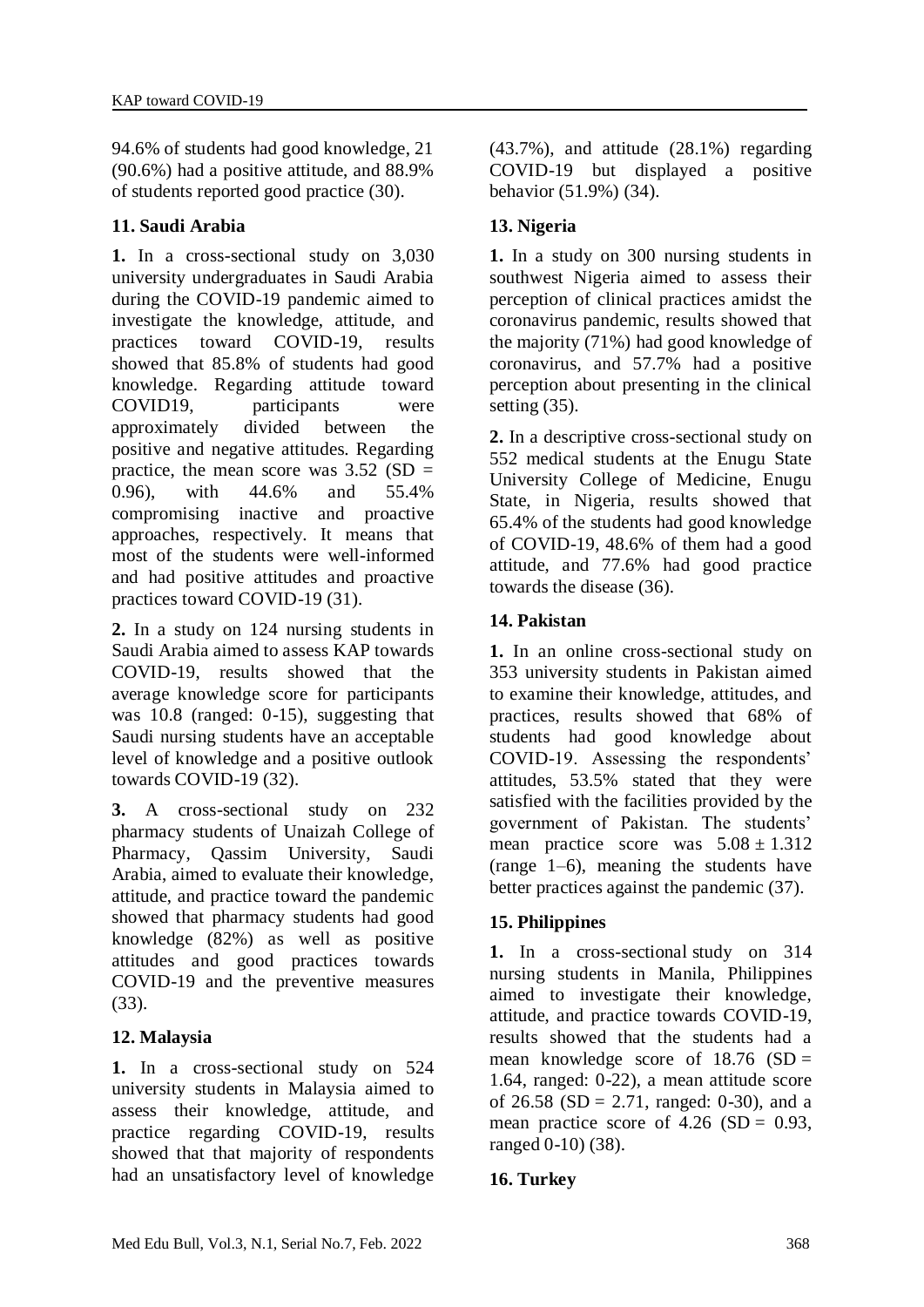**1.** In a cross-sectional study on 530 medical students in Turkey, results showed that the students had a mean score of knowledge and attitude of 7.83±1.27 (out of 10), and 45.18±5.12 toward COVID-19, respectively (out of 50). It means medical students had sufficient knowledge and a positive attitude towards the COVID-19 outbreak (39).

# **17. USA**

**1.** In a study on 1,136 students in a Midwestern city, USA, results showed that less than half of the students had a high health literacy level toward COVID-19  $(43\%, n = 365/855)$  (40).

## **18. UAE**

**1.** In a cross-sectional study on 1,012 students (481 studying health-related (HR), 531 not health-related) from the 14 colleges of the University of Sharjah, UAE, aimed to assess their KAP, results showed that the level of knowledge was 72.4%. HR majors had a higher knowledge score (76%) than NHR students (69%). Regarding attitudes, both HR and NHR students demonstrated positive attitudes to slowing down the spread of the disease. Regarding practices, more NHR students used masks (92.3%) almost all the time than HR students (88.4%). On the other hand, students demonstrated adequate knowledge, and possessed good attitudes and low-risk practices toward COVID-19 (41).

## **19. Vietnam**

**1.** In an online-based cross-sectional study on 2,351 students at the University of Medicine and Pharmacy in Ho Chi Minh City (UMP), Vietnam aimed to evaluate the knowledge, attitude, and preventive practices towards COVID-19, results showed that 86.6% of students had sufficient knowledge and good preventive practices (92.8%) towards COVID-19 and positive attitude at 68.8%. The multivariable logistic regression analysis showed that the female participants and those receiving information from official websites reported a significantly higher level of good practice (42).

# **4- DISCUSSION**

 COVID-19 is an emerging viral disease that, as a pandemic, has infected a large number of people worldwide and resulted in the death of many. Since the best way to deal with and control this virus is to improve the knowledge, attitude, and practice of people towards COVID-19, this study aimed to investigate and compare the KAP of world students toward COVID-19.

The results showed that according to the conditions and training provided in each country and their level of conflict with COVID-19, KAP levels of students and the effective factors were different. Students' knowledge, attitude, and performance toward COVID-19 were generally acceptable and above average (excluding Malaysian and Indonesian students). Differences in different countries can be due to sampling time, target group, and study method. Studies have shown that knowledge, attitude, and perceived threat are important predictors of health behaviors in society (43).

Epidemics affect all aspects of life in all parts of society, and the lifestyle and daily behaviors of people can affect the extent and manner of the spread of the virus and infection. Therefore, in all epidemics, especially at the beginning, it is necessary to examine the level of awareness of people in the community and its relationship with their social characteristics. The results of these studies can be of great help in formulating strategies and taking steps for health policy-makers in a community. The results of this study also showed that the level of knowledge and attitude in medical students were higher than other students, but nonmedical students performed better in practice against COVID-19 (use of mask,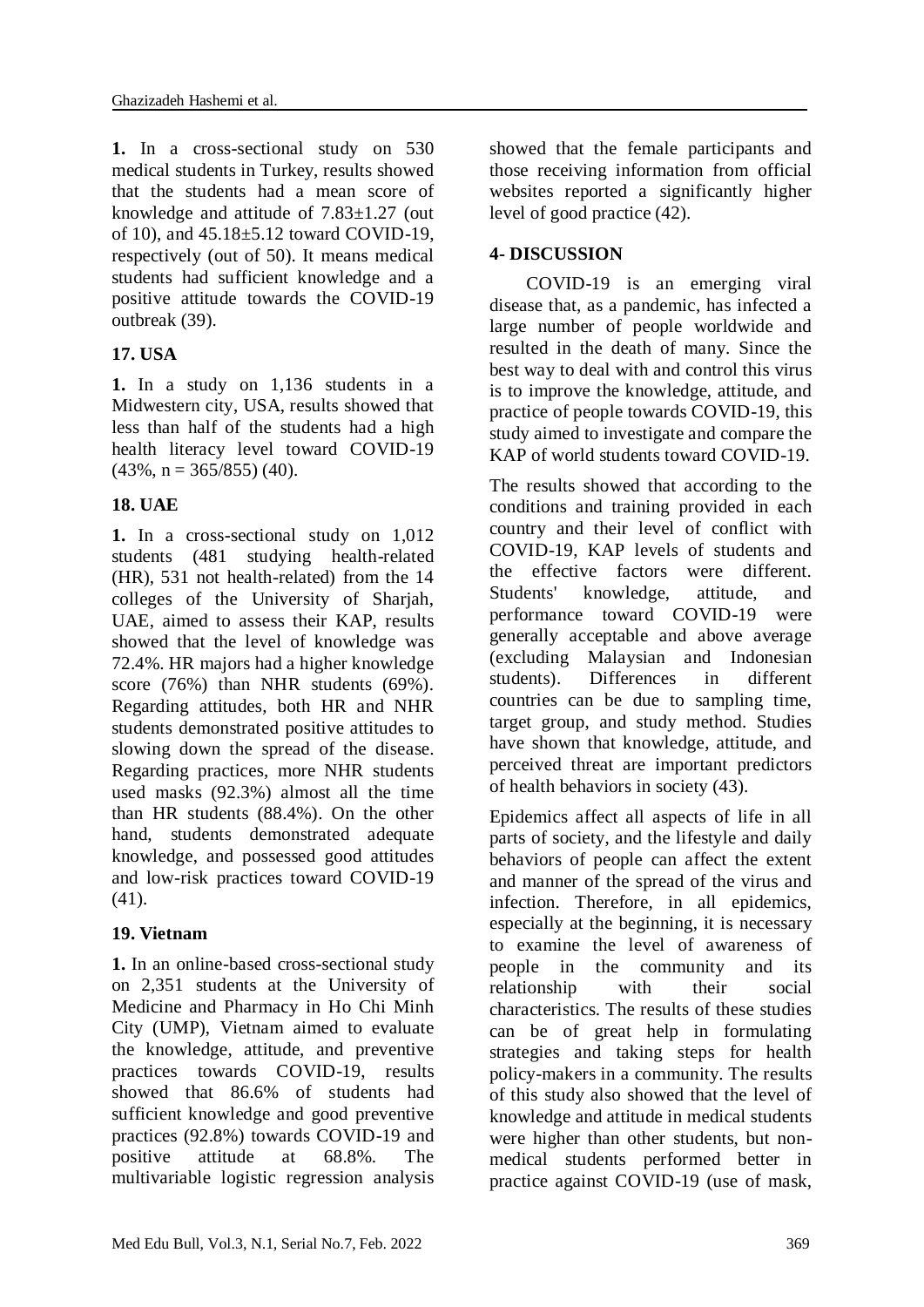social distance, use of gloves, etc.). Therefore, it is necessary to increase the knowledge and attitude of this group of students as an important part of the medical community of each country towards COVID-19, and the educational authorities of medical universities should, according to the current situation, design and implement relative programs. Also, planning and preparedness to face the COVID-19 crisis is a national and international necessity, and taking preventive measures at the community level to control the COVID-19 epidemic should be considered by policy-makers and health officials (44). On the other hand, publishing the correct news and providing timely educational and informational recommendations to keep people informed about preventive measures and reduce the infection can be a measure against the spread of the disease.

In this unprecedented global crisis, one factor that increases the vulnerability of society is the access to and understanding of inaccurate, sometimes misleading health information, lack of informed decisionmaking, and not taking appropriate measures (preventive behaviors and health literacy). The study and evaluation of students' knowledge, attitude and practice towards COVID-19 helps determine their level of knowledge, attitude, and readiness to accept secondary health care measures. In this regard, interventions are needed to change misconceptions, promote knowledge, and develop prevention strategies and health promotion programs. Such assessments are important in promoting education and awareness and have been highly effective during previous viral epidemics and pandemics such as SARS, MERS, and Ebola (45, 46).

#### **4-1. Study Limitations**

The present study had some limitations. This study was conducted at the student level, and the results apply only to this group of people. Another limitation is that

most studies are performed on medical students. It is recommended that studies with a higher test power and using random sampling are conducted considering the appropriate number of samples from nonmedical disciplines and comparing the results.

#### **5- CONCLUSION**

 The results showed that according to the conditions and training provided in each country and their level of conflict with COVID-19, KAP levels of students and the effective factors were different. Students' knowledge, attitude, and performance toward COVID-19 were generally acceptable and above average (excluding Malaysian and Indonesian students). On the other hand, medical students possessed more knowledge and were more attentive than other students, but non-medical students performed better in practice against COVID-19.

#### **6- AUTHORS' CONTRIBUTIONS**

Study conception or design: AGH, and MS; Data analyzing and draft manuscript preparation: MS, and AY; Critical revision of the paper: MS, and AY; Supervision of the research: MS and AGH; Final approval of the version to be published: AGH, AY, and MS.

## **7- CONFLICT OF INTEREST:** None.

## **8- REFERENCES**

1. Huang C, Wang Y, Li X, Ren L, Zhao J, Hu Y, Zhang L, Fan G, Xu J, Gu X, Cheng Z. Clinical features of patients infected with 2019 novel coronavirus in Wuhan, China. The lancet. 2020; 395(10223):497-506.

2. World Health Organization. Novel Coronavirus (2019-nCoV): situation report, 3. Geneva: WHO, 2020, 2020-02-08.

3. Ghodsi A, Bijari M, Alamdaran SA, et al. Chest computed tomography findings of COVID-19 in children younger than 1 year: a systematic review. World Journal of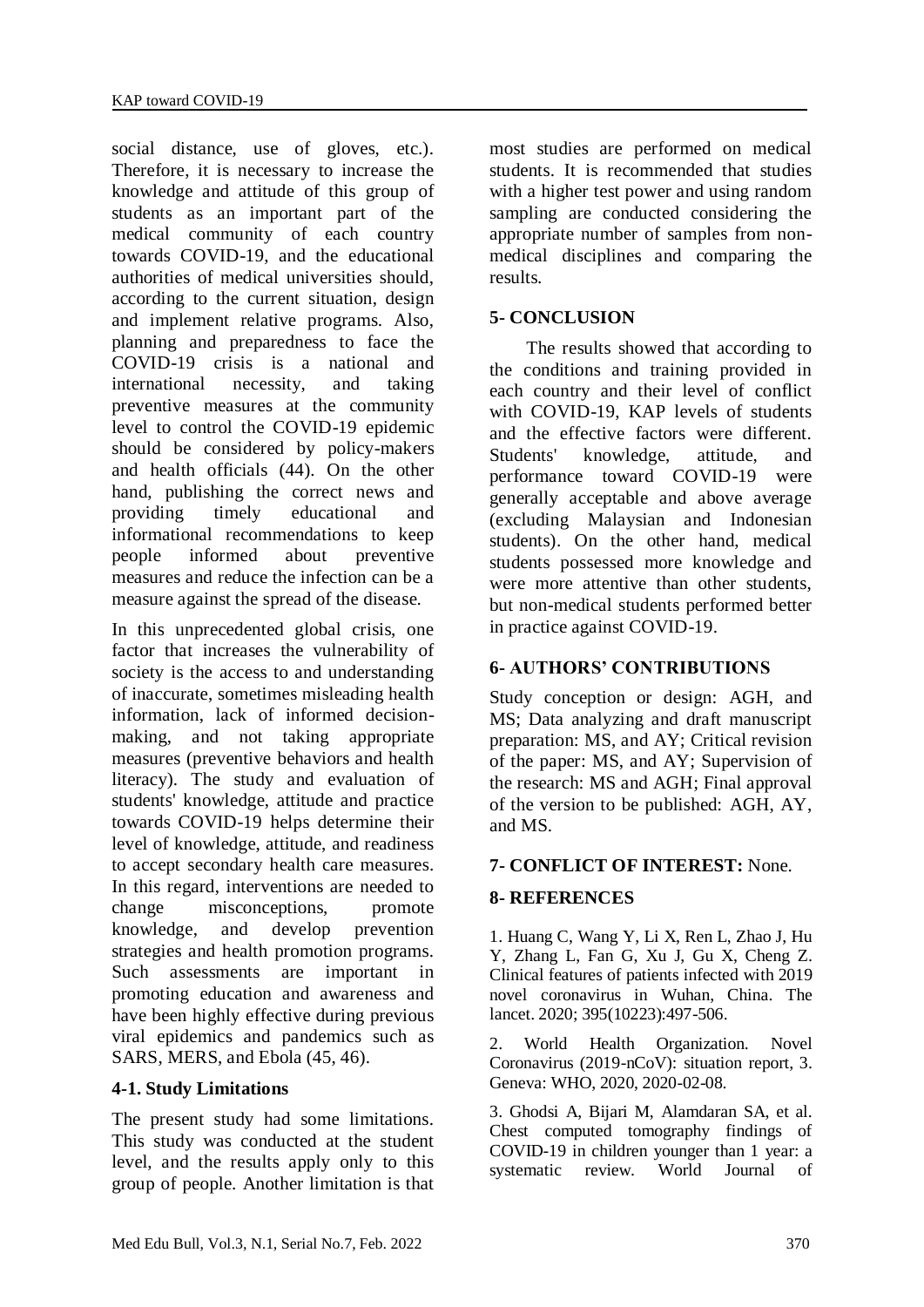Pediatrics: WJP. 2021 May. DOI: 10.1007/s12519-021-00424-1.

4. Mehrtash B, Siahoosh M B. A Review on Epidemiology, Pathophysiology and Clinical Manifestations of COVID-19 Infection in Order to Guide Policy Making and Promotion of Knowledge, Attitude and Practice of the Society Associated with COVID-19: A Validity Review. JRUMS. 2021; 19 (11):1195- 1224.

5. Siavashi M, Mostafavi A, Noori A. A guide to investigating and responding to infectious disease outbreaks. Deputy of Health, Ministry of Health and Medical Education: Tehran: Iran, 2020.

6. Katsumi Chiyomaru, Kazuhiro Takemoto. Chiyomaru K, Takemoto K. Global COVID-19 transmission rate is influenced by precipitation seasonality and the speed of climate temperature warming. medRxiv 2020.04.10.20060459; doi: https://do i.org/10.1101/2020.04.10.20060459

7. Yakar B, Kaygusuz TÖ, Pirincci E, Önalan E, Ertekin YH. Knowledge, attitude and anxiety of medical students about the current COVID-19 outbreak in Turkey. Fami Pract Palliat Care. 2020; 5(2): 36-44.

8. Moher D, Shamseer L, Clarke M, et al. Preferred reporting items for systematic review and meta-analysis protocols (PRISMA-P) 2015 statement. Syst Rev 2015; 4: 1.

9. Hoy D, Brooks P, Woolf A, Blyth F, March L, Bain C, Baker P, Smith E, Buchbinder R. Assessing risk of bias in prevalence studies: modification of an existing tool and evidence of interrater agreement. J Clin Epidemiol, 2012; 65: 934- 39.

10. Kermani M, Pourfarokh P, Jamali J. Assessing the knowledge of Mashhad University of Medical Sciences students about Covid disease 19. NavidNo, 2020; 23 (74): 53- 64. doi: [10.22038/NNJ.2020.50433.1223](https://dx.doi.org/10.22038/nnj.2020.50433.1223) .

11. Rahmanian, M., Dorodchi, A., Zarenezhad, M., Hatami, N., Javdani, F., Kalani, N. Knowledge, Attitude and Practice of Students of Jahrom University of medical sciences to the new coronavirus (Covid-19). Medical journal of Mashhad University of Medical Sciences*,* 2020; 63(3): 2359-69. doi: 10.22038/mjms.2020.16937.

12. Kazemipoor M, khezri A, Jambarsang S, Mohammadi M. Evaluation of dental students' awareness, attitude and perception regarding preventive approaches towards COVID-19: A descriptive cross-sectional study. JMIS. 2021;  $7(2):1-9.$ 

13. Ranjbar Roghani A, Nemati R, Fathi Y, Sheikhnavaz Jahed S, Ajri Khamsloo F, Ajri Khamslou M. Knowledge and Attitude for Medical Students towards COVID-19. Iran Journal of Nursing. 2020; 33(126):44-57.

14. Md Mostafizur R, Jannate Mehjabin J, Nadia Habib N, Mir Taj Mira Y, Ifta Alam S, Tammim Hossain S,*.* Knowledge, Attitude, and Practices towards COVID-19 during the Rapid Rise Period: A Cross-Sectional Survey among Public University Students of Bangladesh. SciMedicine J, 2021; 3(2):116.

15. Tsetsova Avramova, N., Mihaylova Vasileva, I. A descriptive study on Bulgarian preclinical dental students' knowledge and attitude towards coronavirus disease 2019 precautions and cross-infection control practices. Journal of Oral Health and Oral Epidemiology, 2021; 10(Special Issue): 20-30. doi: 10.22122/johoe.2021.195996.1312

16. Yaling P, Chenchen P, Yan Z, Juan W, Kui Z, Zhaohui Z, et al. Knowledge, Attitude and Practice Associated with COVID-19 among University Students: a Cross-Sectional Survey in China. Research Square 2021; 1-24.

17. Elsayed Emara H, Alhindi AA, Orebi HA, Kabbash IA, Elghazally NM. COVID-19 Pandemic: Knowledge, Attitude, and Perception of Medical Students toward the Novel Coronavirus Disease. Disaster Med Public Health Prep. 2021 Jun 7:1-8. doi: 10.1017/dmp.2021.169. Epub ahead of print. PMID: 34096491; PMCID: PMC8314059.

18. Hatabu A, Mao X, Zhou Y, Kawashita N, Wen Z, Ueda M, et al. Knowledge, attitudes, and practices toward COVID-19 among university students in Japan and associated factors: An online cross-sectional survey. PLoS ONE, 2020; 15(12): e0244350.

19. Olaimat AN, Aolymat I., Shahbaz H. M., Holley R. A. Knowledge and Information Sources about COVID-19 among University Students in Jordan: A Cross-Sectional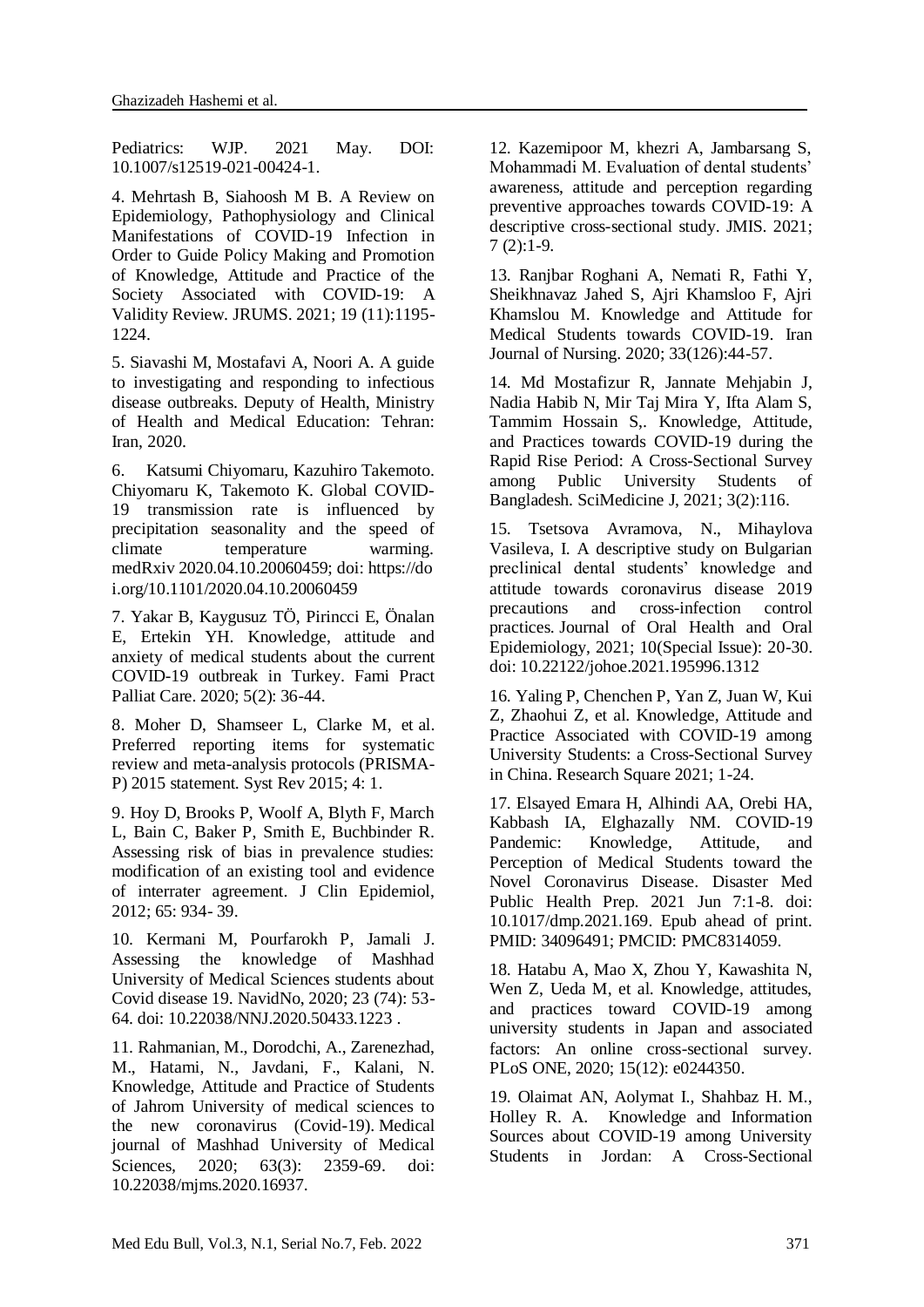Study. Frontiers in public health, 2020; 8: 254. https://doi.org/10.3389/fpubh.2020.00254.

20. Hamed Alzoubi, Nedal Alnawaiseh, Asma'a Al-Mnayyis, Mohammad Abu-Lubada, Amin Aqel, Hani Al-Shagahin, COVID-19 - Knowledge, Attitude and Practice among Medical and Non-Medical University Students in Jordan, J. Pure Appl. Microbiol., 2020; 14(1):17-24. [https://doi.org/10.22207/JPAM.14.1.04.](https://doi.org/10.22207/JPAM.14.1.04)

21. Prasad Singh J, Sewda A, Shiv DG. Assessing the Knowledge, Attitude and Practices of Students Regarding the COVID-19 Pandemic. Journal of Health Management. 2020;22(2):281-90.

doi[:10.1177/0972063420935669.](https://doi.org/10.1177/0972063420935669)

22. Abirami P, Suseelal T, Jelin Elizabeth G, C. Kanniammal. Knowledge Regarding COVID-19 Pandemic among Student Nurses: Online Cross-sectional Survey. Medico Legal Update, 2020;20(4):1460–63.

https://doi.org/10.37506/mlu.v20i4.2039.

23. Maheshwari S, Gupta Puneet K, Sinha R, Rawat P. Knowledge, attitude, and practice towards coronavirus disease 2019 (COVID-19) among medical students: A cross-sectional study. J of Acute Disease, 2020; 9(3):100-4.

24. Prasad Singh J, Sewda A, Shiv DG. Assessing the Knowledge, Attitude and Practices of Students Regarding the COVID-19 Pandemic. Journal of Health Management. 2020; 22(2): 281-90. doi[:10.1177/0972063420935669](https://doi.org/10.1177/0972063420935669)

25. Padmanaban S, Rajendran P, Davis P, Velayutham P. Knowledge, attitude and practices towards COVID-19 among higher education students in India: a cross sectional study. Z Gesundh Wiss. 2021 May 13:1-13. doi: 10.1007/s10389-021-01561-7. Epub ahead of print. PMID: 34007782; PMCID: PMC8118369.

26. Rao LN, Shetty A, Latha Senthilkumar P, Shetty KS, Shetty B, Natarajan S, Rao PK, Baliga MS. Knowledge, attitude and practice of dental students and practitioners during the early days of COVID-19 pandemic in India: A cross-sectional study. Int J Clin Pract. 2021 Nov; 75(11):e14858. doi: 10.1111/ijcp.14858. Epub 2021 Sep 21. PMID: 34516700; PMCID: PMC8646921.

27. A Comparative Study on Knowledge, Attitude, and Practice towards COVID-19 among Nursing Students of Odisha and West Bengal. European Journal of Molecular & Clinical Medicine, 2020; 7(11), 1167-76.

28. [Sulistyawati S,](https://pesquisa.bvsalud.org/global-literature-on-novel-coronavirus-2019-ncov/?lang=en&q=au:%22Sulistyawati,%20S.%22) [Hidayat MS,](https://pesquisa.bvsalud.org/global-literature-on-novel-coronavirus-2019-ncov/?lang=en&q=au:%22Hidayat,%20M.%20S.%22) [Wijayanti](https://pesquisa.bvsalud.org/global-literature-on-novel-coronavirus-2019-ncov/?lang=en&q=au:%22Wijayanti,%20S.%20P.%20M.%22)  [SPM,](https://pesquisa.bvsalud.org/global-literature-on-novel-coronavirus-2019-ncov/?lang=en&q=au:%22Wijayanti,%20S.%20P.%20M.%22) [Sukesi TW,](https://pesquisa.bvsalud.org/global-literature-on-novel-coronavirus-2019-ncov/?lang=en&q=au:%22Sukesi,%20T.%20W.%22) [Hastuti SKW,](https://pesquisa.bvsalud.org/global-literature-on-novel-coronavirus-2019-ncov/?lang=en&q=au:%22Hastuti,%20S.%20K.%20W.%22) [Mulasari SA,](https://pesquisa.bvsalud.org/global-literature-on-novel-coronavirus-2019-ncov/?lang=en&q=au:%22Mulasari,%20S.%20A.%22)  [et al.](https://pesquisa.bvsalud.org/global-literature-on-novel-coronavirus-2019-ncov/?lang=en&q=au:%22Mulasari,%20S.%20A.%22) Knowledge, attitude, and practice towards COVID-19 among university students in Indonesia: A cross-sectional study. International Journal of Public Health Science, 2021; 10(4):735-43.

29. Imam Adli, Indah S. Widyahening, Gilbert Lazarus, Jason Phowira, Lyanna Azzahra, Bagas Ariffandi, Azis Muhammad Putera, et al. Knowledge, attitude, and practice related to the COVID-19 pandemic among 2 undergraduate medical students in Indonesia: a nationwide cross-sectional study. medRxiv, 2021; 1-26.

30. Santangelo OE, Provenzano S, Armetta F, Pesco G, Allegro A, Lampasona M, Terranova A, D'Anna G, Firenze A. Knowledge, attitudes and practices towards COVID-19 among nursing students of the University of Palermo: results from an online survey. J Prev Med Hyg. 2021 Jul 30; 62(2):E270-E276. doi: 10.15167/2421-4248/jpmh2021.62.2.1703. PMID: 34604565; PMCID: PMC8451351.

31. Abdulrhman Aldukhayel1, Raghad Juaidan Almutairi Alhomidani, Nouf Salem Almazyad, Hajar Abdullah AlHindi, Hajar Abdullah Alsudairi. Knowledge, attitude, and practices associated with COVID-19 among university students: a cross-sectional survey in Qassim Region, Saudi Arabia. Abdulrhman Aldukhayel et al, 2020;4(10):1554–60.

32. Farzana Begum. Knowledge, Attitudes, and Practices towards COVID-19 among B.Sc. Nursing Students in Selected Nursing Institution in Saudi Arabia during COVID-19 Outbreak: An Online Survey. Saudi Journal of Nursing and Health Care, 2020; 3(7): 194-98.

33. Alrasheedy AA., Abdulsalim S., Farooqui M., Alsahali S., Godman B. Knowledge, Attitude and Practice about Coronavirus Disease (COVID-19) Pandemic and Its Psychological Impact on Students and Their Studies: A Cross-Sectional Study among Pharmacy Students in Saudi Arabia. Risk